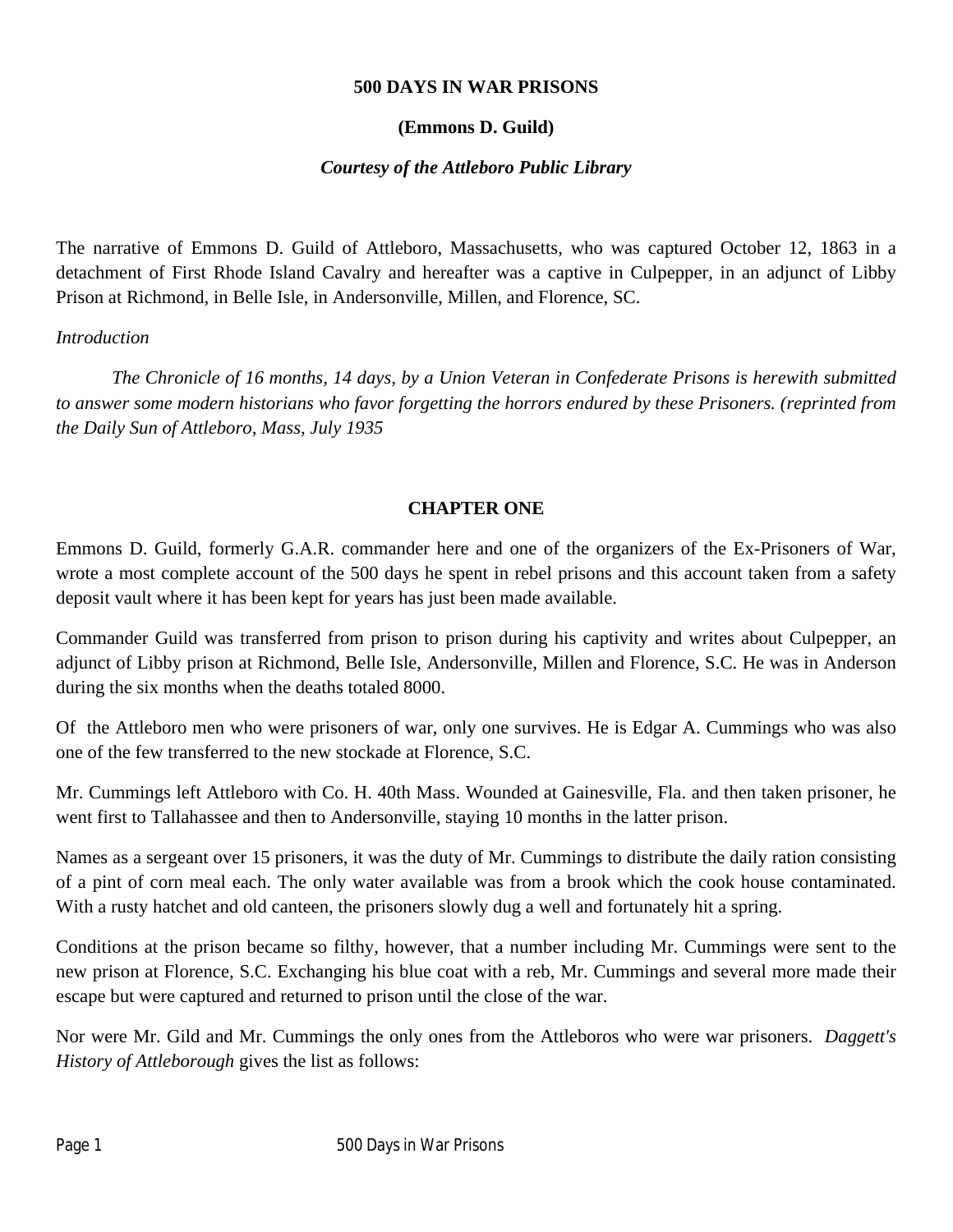Emmons D. guild-Richmond, Belle Isle, Andersonville, Savannah, Millen, Charleston, Florence 16 month, 14 days

- George W Horton--Tallahassee, Andersonville, Florence. 12 months, 12 days
- Eli Barrett--Libby, Columbia, Castle Thunder, 11 months
- John C. Cummings--Andersonville, Florence, 10 months
- H.G. Danforth--Danville, Andersonville, Florence. 9 months, 21 days
- Everett S. Horton--Petersburg, Libby, Salisbury, Danville. 5 months. Selected as hostage January 1865
- Lemuel Gay--Libby, Salisbury, Danville. 5 months
- J.C. Wilmarth--Andersonville, Millen, Florence, Savannah. 7 months
- George L. Titus--Libby, Belle Isle, Salisbury. 6 months 18 days
- Edward C. Martin--Belle Isle. 42 days
- Sidney T. Estes, 11 months, 14 days at Libby, Belle Isle and Andersonville
- R.J. Bell--Libby, 53 days
- C.W. Bowen--Belle Isle 42 days
- Silas H. Wilson--Libby, 56 days
- Richmond Holley--Castle Thunder, Belle Isle. 12 weeks
- Jahiel Jordan--Danville, Libby. 4 months
- Died at Andersonville--George P. Johnson, George H. Norton, A. Baylies Cummings

The thought of the modern historians is distinctly in favor of forgetting the horrors of the Confederate prisons. Thus, James Truslow Adams in "American Tragedy", published last year, uses two pages to prove that Northern prisons were worse than Southern!

He explains that sanitary arrangements because of sudden herding of prisoners, change of their diet to prison fare, giving the guard jobs to the least satisfactory officers and soldiers and other causes all helped produce hardships. He admits that 29,000 prisoners were herded at Andersonville with insufficient preparations, housing and guarding and gives the report of Confederate Col. Chandler who found half the prisoners dead or dying.

But he explains that this report did not reach President Davis until after the war ended and that meantime Southern prisoners at Camp Douglas lacked proper beds, change of clothing and freedom from vermin. He adds that 26,000 Southern soldiers died in the north while 24,000 Union soldiers died in the south. Continuing he states that the prison tales were kept alive after the war for the purpose of getting pensions and dubs them "filled with lies and forgeries with pension as the goal."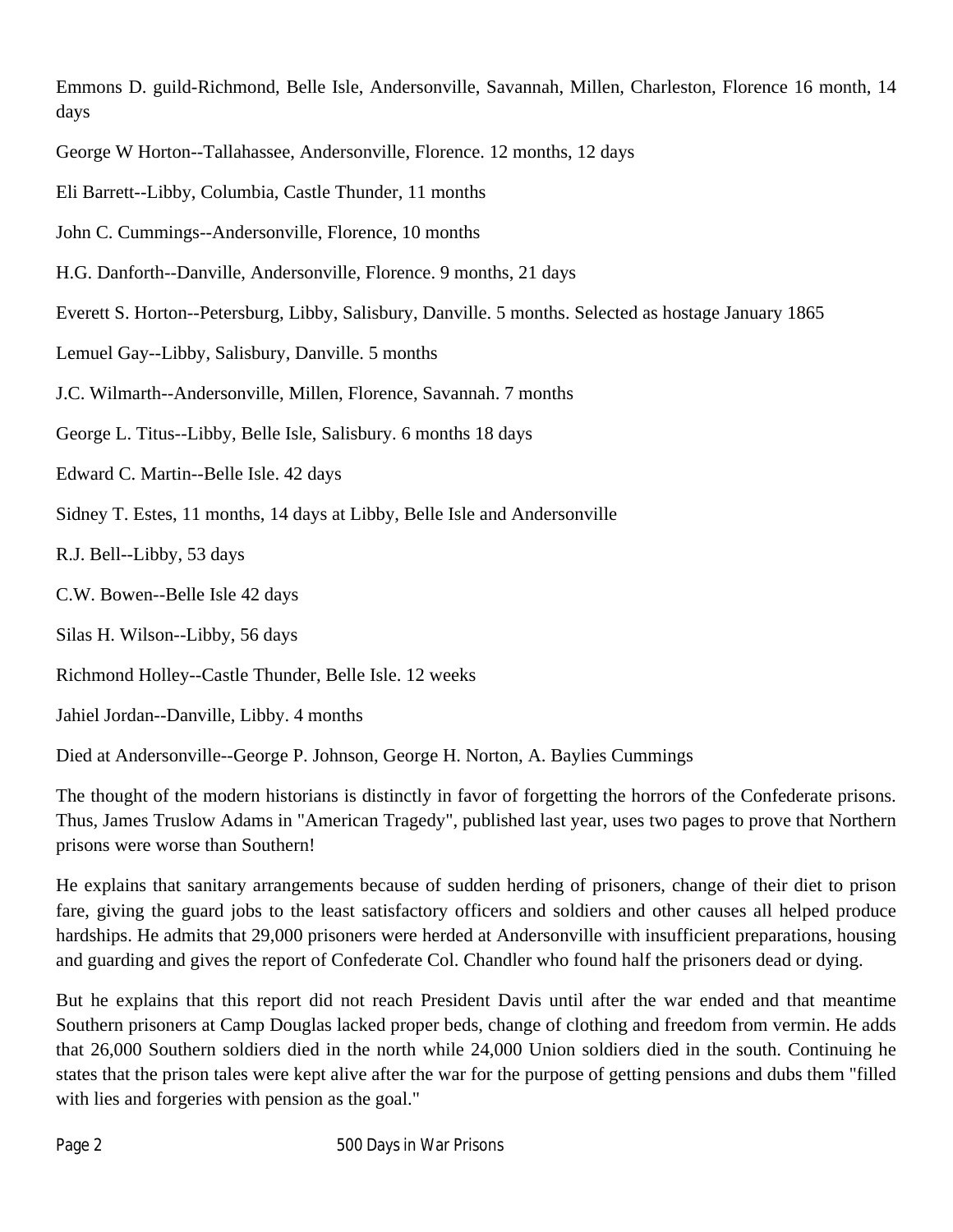But the distant and thoroughly neutral Encyclopedia Britannica says this about Andersonville, just one of the rebel prisons:

"ANDERSONVILLE--a village of Sumter county, Georgia, U.S. A. in the S.W. part of the state, about 60 m. S.W. of Macon, on the Central of Georgia railway Pop. (1910) 174. From November 1863 until the close of the Civil War it was the seat of a Confederate Military prison. A tract of 16 1-2 acres of land near the village was cleared of trees and enclosed with a stockade. Prisoners began to arrive in February 1864, before the prison was completed and before adequate supplies had been received, and in May their number amounted to about 12,000. In June the stockade was enlarged so as to include 26 1/2 acres, but the congestion was only temporarily relieved, and in August the number of prisoners exceeded 32,000. No shelter had been provided for the inmates; the first arrivals made rude sheds from the debris of the stockade; the others made tents of blankets and other available pieces of cloth, or dug pits in the ground. Owing to the slender resources of the Confederacy, the prison was frequently short of food, and even when this was sufficient in quantity it was poor quality and poorly prepared on account of the lack of cooking utensils. The water supply, deemed ample when the prison was planned, became polluted under the congested conditions. During the summer of 1864 the prisoners suffered greatly from hunger, exposure and disease, and in seven months about a third of them died. In the autumn, after the capture of Atlanta, all of the prisoners who could be moved were sent to Millen, George and Florence, South Carolina. At Millen better arrangements prevailed, and when after Sherman began his march to the sea, the prisoners were returned to Andersonville the conditions there were somewhat improved.

During the war 49,485 prisoners were received at Andersonville prison, and of these about 13,000 died. The terrible conditions obtaining there were due to the lack of food supplies in the Confederate States, the incompetence of the prison officials, and the refusal of the Federal authorities in 1864 to make exchanges of prisoners, thus filling the stockade with unlooked for the numbers. After the war Henry Wirtz, the superintendent, was tried by a court-martial, and on the 10th of November 1865, was hanged and the revelation of the sufferings of the prisoners was one of the factors that shaped public opinion regarding the South in the Northern states, after the close of the Civil War. The prisoners' burial ground at Andersonville has been made a national cemetery, and contains 13,714 graves of which 921 are marked "unknown".

Jefferson Davis, in a series of articles in Belford's magazine in 1890 tried to excuse the rebel prison death rate by blaming it on acclimization, unsuitable diet and despondency. Much more than this was brought out at the 63 days' trial which condemned Capt. Wirtz, native of Switzerland and commandant at Andersonville.

It was brought out then that some 18 acres were taken for the original prison which was built for 10,000 prisoners. In June 1864, it contained 22,000 and some five more acres were added. By August, over 32,000 were in the stockades.

The badly cured salt meat, the absence of vegetable, the corn bread made out of husks were all part of the cruelties. No shelter of any kind was provided though the mercury ranged from over a hundred to below freezing; the sick lay on bare boards. Battle wounds, gangrene and scurvy accounted for thousands of deaths; Boston Corbett who shot Booth afterwards told of one may eaten alive by vermin.

Meantime at Fort Delaware, a Northern prison, in 11 months only two per cent of the Confederate prisoners died. At Johnson's Island, another Northern prison, in 21 months only 134 died out of 6000. And in spite of the horrors and suffering, only a scattered few of the men accepted the chance to go free if they would join the rebel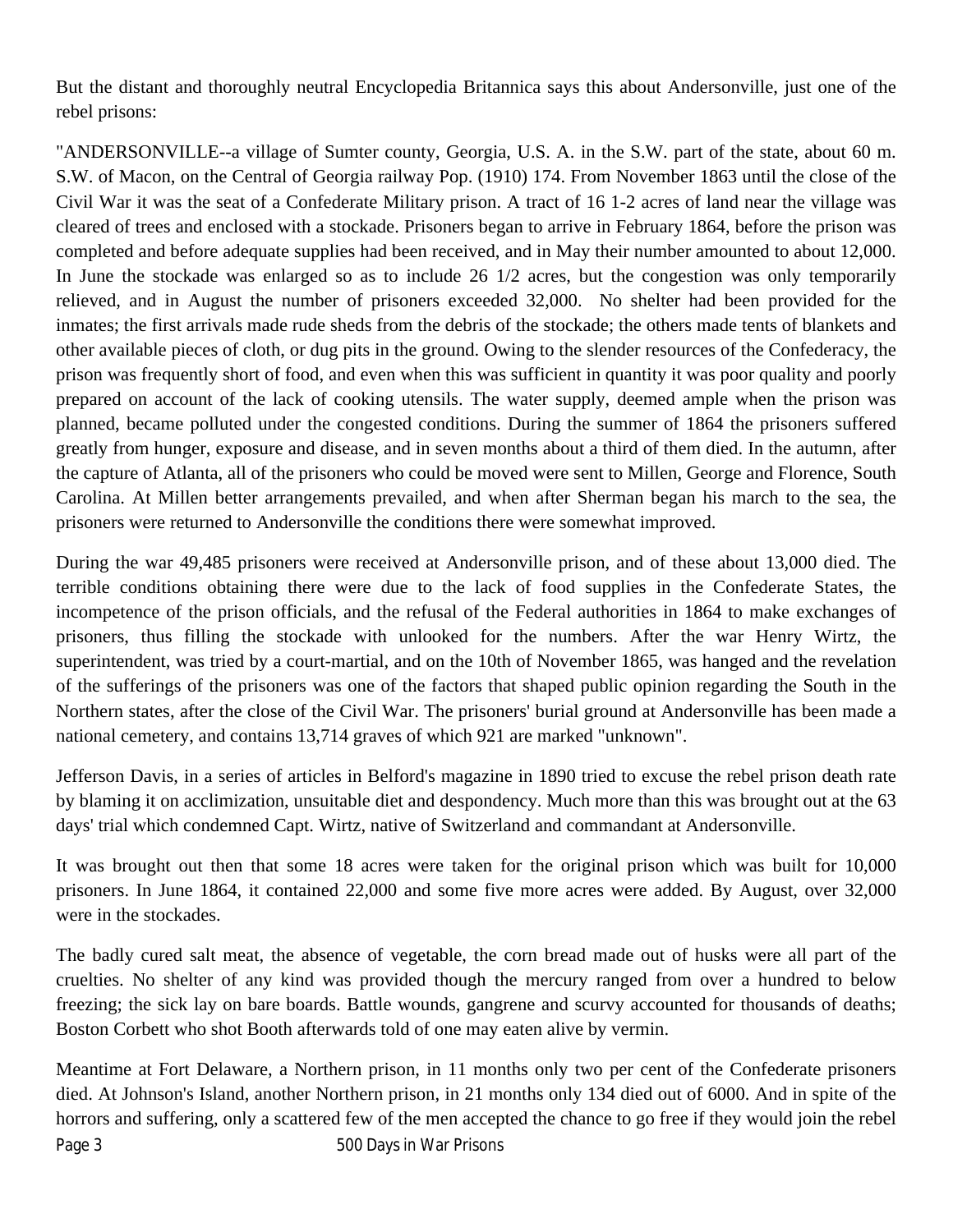army. One survivor writes of a big occasion when all the Irish soldiers in the prison were called together and one Col. O'Neil offered them freedom and jobs behind the firing line if they would join the rebels. But, says this survivor, the Irish unanimously marched back to their dismal stockade.

On Nov. 19, 1909, Attleboro lost one of her best known and beloved citizens by the death of Emmons D. Guild who passed away at his home, 117 Pine Street. Although he had been in failing health for several months, very few of his acquaintances were prepared for the sad news of his death. He had been confined to his bed for three weeks but the day before he died, he sat in his chair in accordance with his daily custom.

He had been a resident of the town nearly all his life, had watched with keen interest its growth from a small community to its present size and taken a leading part in its industry. For years he was associated with Edward A. Sweeney in the W. H. Wilmarth and company corporation, one of Attleboro's oldest jewelry concerns.

He was born in Wrentham, September 11, 1843, the son of Allan D. and Abbie (Taber) Guild. The family traced it lineage back to the early settlers of Massachusetts. When quite young Mr. Guild came to Attleboro with his parents. He attended the public schools and as a young man learned the trade of a jeweler, a vocation he was associated with nearly all his life.

At the age of 12 he secured a position as driver of a milk wagon from Brown D. Claflin, one of the older residents. He was employed in various ways until the outbreak of the Civil War. On Dec. 9, 1861, at the age of 18, Mr. Guild enlisted and a few days later was mustered into service in Troop G of the First Rhode Island cavalry. His company was assigned to the Army of the Potomac and Mr. Guild saw immediate and active service. He was engaged in the following battles:

Columbia Bridge, Mullen Bridge, Cedar Mt. North Rappahannock, Catten Station, Sulphur Springs, Groveton, second Bull Run, Chantilla, White Ford, Mountville, Hazel Run, Fredericksburg, Hartwood Church, Kelly's Ford Rapidan River, Ellis Ford, Brandy Station, Middleburg. Jones Cross roads, Hazel Run second. Rapidan Station and Warrenton, all of which took place in Virginia.

At Kelly's Ford, on March 17, 1863, Mr. Guild, acting corporal was ordered to charge across the Rappahannock river and drive the enemy out of the rifle pits. Lieut. S. E. Brown, two men and Corporal Guild crossed in the face of deadly fire and on April 1, 1863, Corp. Guild was promoted to sergeant for his bravery.

At Warrenton, Va., a detail of 125 men were sent up the Rappahannock river to guard a ford. Lee's army crossed the ford at Sulphur Springs cutting them off. Mr. Guild was taken prisoner and shortly afterwards began a career in Confederate prisons that lasted 16 months and 14 days, over 500 days. During this time he was confined in the following prisons: Richmond Laundry, Pemberton, Belle Island, Andersonville, Savannah, Miller and Florence. He was paroled at Wilmington, N.C. Feb. 26, 1865. He suffered every torture and hardship that history has painted during his imprisonment. A naturally rugged physique enabled him to endure his suffering without serious impairment to his health and his experiences furnished material for many interesting anecdotes in the days following the war.

Returning to Attleboro, Mr. Guild entered the employ of Kingman and Hodges of Mansfield and after two years came back to Attleboro where he was employed in several factories. About 30 years before his death he went to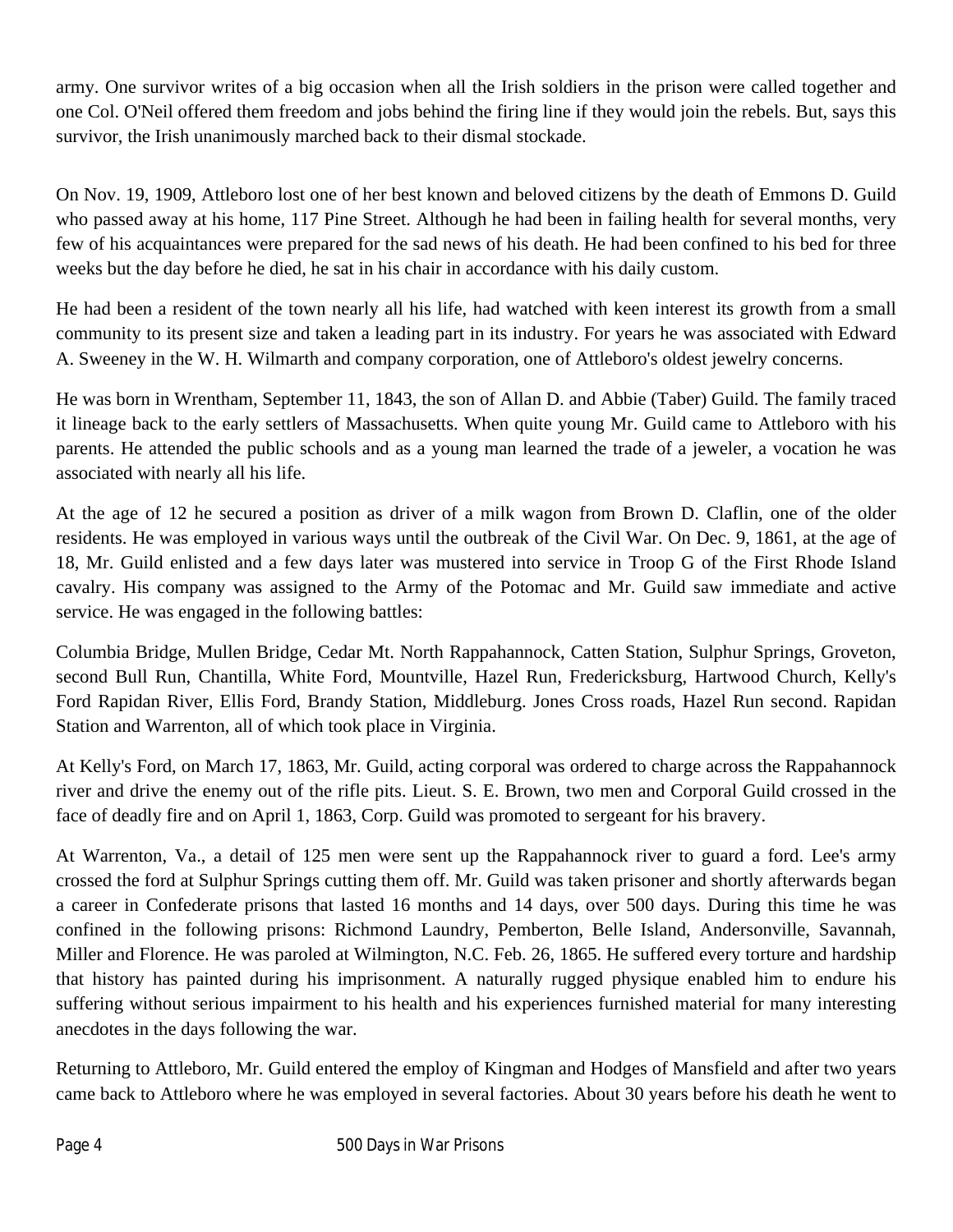work at the W.H. Wilmarth company corporation as a foreman and in 1881 became a member of the corporation, being elected as president, a position which he held to his death.

Shortly after the war he joined Prescott Post, No. 1 of the department of Rhode Island, and later became a member of W.A. Streeter post of Attleboro. He served in every office of the local post and seven years before his death he was elected commander, a position which he highly honored and held until he died. He was past commander of the Mass. Ass'n of Ex-Prisoners of War and past aide-de-camp on the staff of Commander-inchief, Russell A. Alger. He was a member and treasurer of the Attleboro Ass'n. of Ex-prisoners and was connected with several state and county associations of veterans. The Grand Army was his favorite organization and he had hosts of friends and companions among the veterans.

Mr. Guild was also a past grand of Orient Lodge of Odd Fellows, a charter member of Pokanoket Tribe of Red Men; member of the Knights of Malta, Gideon Horton Encampment of Odd Fellows, the Royal Arcanum and Pennington lodge, A.O.U.W., being prominent in all of the organizations which he belonged.

He was married to Miss Ella Josephine Drown who survived him for several years and there was one son, Frank E. Guild, now of Lincoln Ave. At the time o f his death he also had two brothers; Edgar W. of New York city and Mortimer A. of 1 Parker St. The funeral services were held Nov. 22, 1909 from Murray Universalist church.

Mr. Guild was universally loved and respected by the younger generation of his time as a splendid type of the men who carried the country through a great crisis and by the older people as a substantial citizen to whom is due respect and esteem for an exemplary life.

## **CHAPTER TWO**

## *The Capture on October 12, 1863 and the first imprisonment in an old Church at Culpepper, ending in Transfer to Laundry Prison in Richmond*

October 12, 1863, a detachment of our regiment, the 1st R.I. cavalry, consisting of about 125 men under Capts. Gould and Allen were detailed to go on picket at a fort on the Rappahannock, about six miles from Sulphur Springs. We were to obstruct, if possible any small force that might try to cross there. On arriving, we discovered the rebel cavalry had crossed at Sulphur Springs and were driving everything before them on the road to Warrington. We knew then we were in a tight place for we were cut off from our whole army with no way to get to them unless we went across country and come out in advance of our army. This we aimed to do and came out on the road about three miles from Sulphur Springs, as we supposed, in advance of all the rebs.

Page 5 500 Days in War Prisons Capt. Gould immediately put out a rear guard, of which I was one, and we started for Warrington about five miles away. We journeyed but a short distance when we heard someone in our rear. As soon as they were close enough we ordered them to halt, which they did. At the same time they asked, "What regiment is that?" and when the replay was given, "the First Rhode Island Cavalry", they immediately opened fire, we returning it.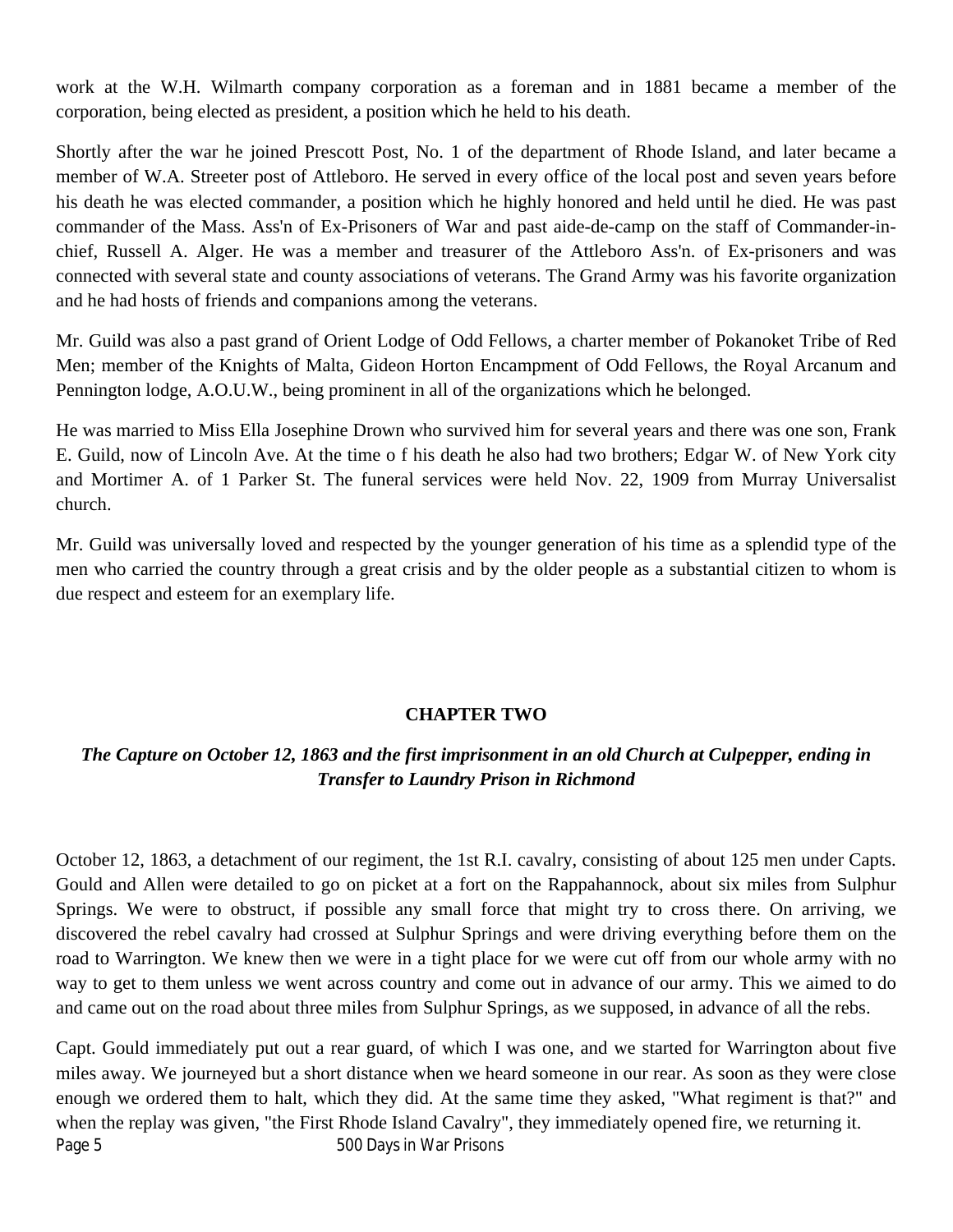Capt. Gould thinking his detachment was in advance of all the Rebs gave the order to "trot" but the rear guard did not hear the order and we got left. Finding we could not hold them we made an effort to reach our command.

The first I knew there were Rebs in front of us was on arriving at a small stream that crossed the road between Sulphur Springs and Warrington. I saw quite a number of mounted men. Thinking they were our boys I halted to let my horse drink. While doing so a man near me placed his revolver about two inches from my ear and told me to surrender. Still having the impression that it was one of our men for it was quite dark, it being 10 o'clock p.m. I turned in my saddle and told him to put up his pistol, that he might shoot someone.

His answer was that I should be the one if I did not surrender. I told him that he need not shoot as I would do as he ordered. The next command was to hand over my weapons of war. The carbine in passing to him dropped into the stream. Johnnie said, "Don't do that anymore but give them to me". His manner of speech and the nearness of his revolver led me to think he meant business so I passed him my sabre and revolver to save if possible any unpleasant feeling. I then began to look about to ascertain how many they numbered and there were about fifty. They also informed me that they were the rear guard of the brigade and that was in front of use. I learned that Capt. Gould had left the road before he reached the brook and by so doing had encountered the Rebs while his rear guard had followed the road and were being cared for by the Rebs.

The Confederates who captured me for some reason allowed me to remain mounted, taking me about a quarter of a mile to the rear. On our way we got mixed with the troops coming up. I was a short distance from my captor when a Rebel officer rode up to me and said, "Go to the rear and guard the prisoners." I answered, "all right sir" but before I cold execute the order, my captor road up and put a stop to it. The officer taking in the situation at a glance looked me over and reckoned as I had a good looking horse, he would take him. Had there been a little more distance between us, he would have lost me, for I felt confident I could make my escape with the excellent horse that I had under me and being well acquainted with that portion of the country, but it was not so ordered. I was taken to the rear where I found about 25 of the boys who had been picked up. We were then taken to Sulphur Springs arriving about 1 o'clock in the morning.

At daybreak more of our regiment were brought in, making forty-one of the original one hundred and twentyfive of the detail. At nine o'clock we were started on foot for Culpepper where we met about four hundred of the 4th Penn., 13th Penn. and 8th New York cavalry, they having been captured the day before.

Here we were quartered in an old church drawing for the first time in Dixie, our rations, three hard tack and a small piece of meat. We remained here until the next day when we started for Richmond by rail in freight cars arriving in that city about afternoon. We were escorted through the streets to a large brick building about three stories high called the Laundry prison. After being secured, we were told to take care of ourselves. The next day we drew rations of rice soup and soft bread and as a natural consequence, began to talk of an exchange. On the third day, the officers entered the prison and told us we were to be searched for valuables and money, saying if we would hand over everything, they would not search us and would, the day we were paroled, give back what was taken. I saw one man give up several hundred dollars and before winter was over, he had starved to death. Those who did not give up what they had were placed on one side of the room with a guard to keep there and then everyone was stripped of his clothing and searched. Everything of value was taken.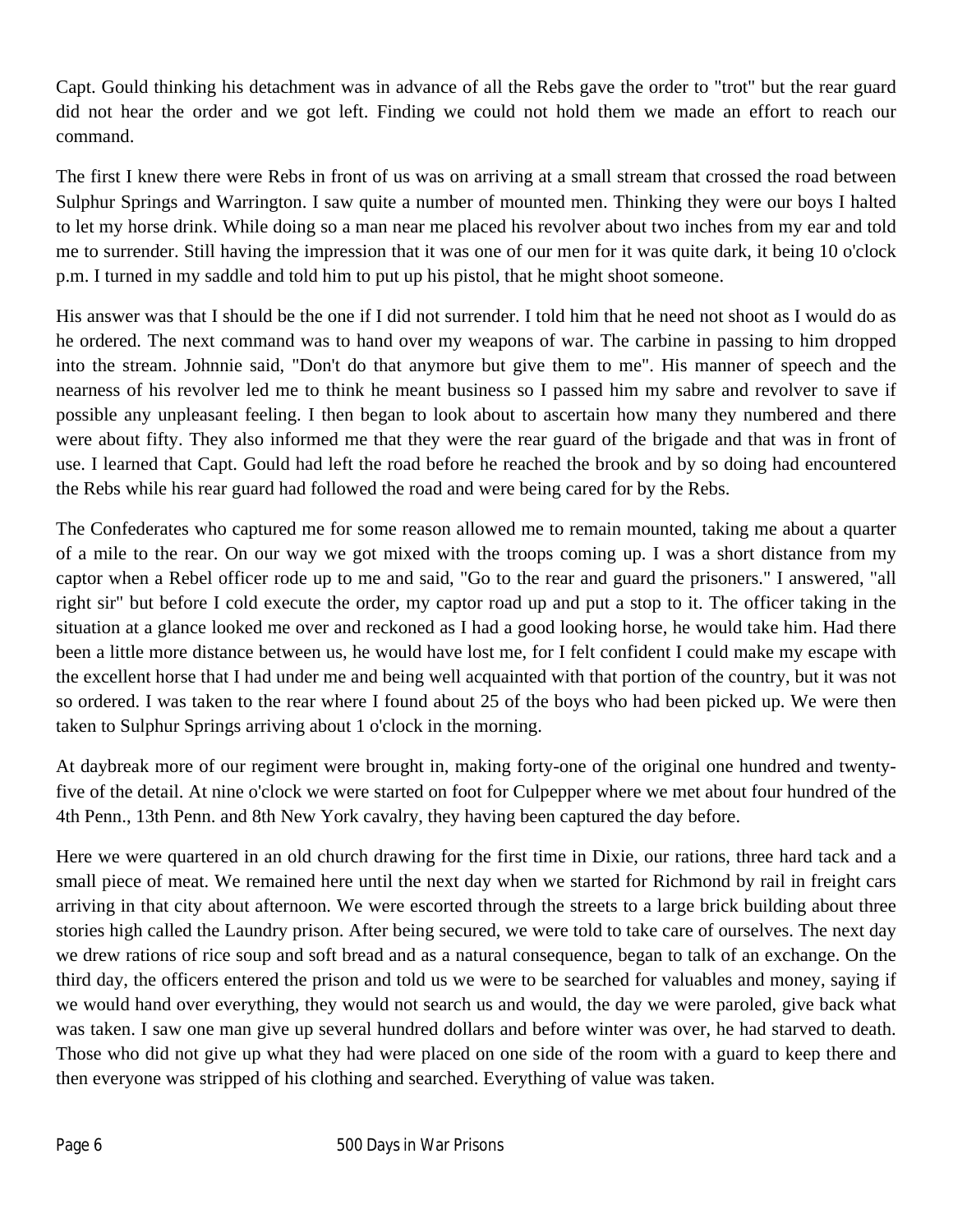I had about twenty dollars with me and a silver watch. They money I put in the lining of my jacket. The watch I managed to conceal in a crack in the wall. While they were searching some of the men, I commenced talking with the guard, at the same time edging my way across. When they were nearly through I was almost on the other side when the guard asked "have you been searched?"

I answered, "Yes, sir". "Get back then where you belong, for we have not time to search you twice." And of course I obeyed orders, saving my money by so doing, for the search was thorough.

Sergt. Delanah, Hill, Durrell, and myself formed a mess. We took up our quarters on the first floor near a front window. having a little of the one thing needful, "money" we go along very nicely as we could trade with the guard on the sly and by so doing, add to our regular rations.

## **CHAPTER THREE**

## *Out of Landry Prison and Into One Nearby Libby... An Escape Plan that Failed..Off to Belle Island to Live Without Shelter through the Winter.. A Seven Days' Journey to Andersonville*

The manner of drawing our rations at the Laundry prison offered an opportunity for some to escape. The sergeant in charge made a detail of ten or twelve men to go with their blankets to the cook-house a quarter of a mile away, the blankets being used to convey the rations in. On the way to the cook house they threw their blankets over their uniforms and after having gone a little way, they would fall behind, and at the first corner they would skip and be off. this worked quite well for a while, several having accomplished the desired end before it was found out. We had a small yard back of the building where we could go and walk but on account of the small space, there being over four hundred prisoners, it was hardly large enough for good healthy exercise as all were anxious to be there as much as possible.

During our stay here we had excellent opportunities to trade with the guards; a "green back dollar" was worth four dollars of Confederate money and they were anxious to buy. When off duty they would fill their haversacks with whatever they thought they could sell, always finding a way to dispose of the goods while on duty. A room next to the prison was used as the guard house. One of the guards cut a hole through the door near the floor large enough to put a loaf of bread through, keeping it covered with a blanket when not in use. At this hole we did a great deal of trading until one day the bread came through but the money failed to go back. Of course that caused an unpleasant feeling and stopped the trade. We remained here until the middle of November. We were then taken out to be paroled, at least we were told so, but to our surprise we were marched to another building on the same street, nearly opposite the famed Libby prison.

This also was of brick, four stories high above the basement, being much larger than the Laundry. Here we found nearly six hundred prisoners.

We were escorted to the third and fourth stories. I was fortunate in getting a good place to bunk, it being near one of the windows. But we were obliged to be very careful not to get our heads too far out of the window, as the Rebs were very careless with their guns and enjoyed firing at us. Every morning we were called into line and counted, to make sure none of us had escaped. After that our rations were given to us, which were disposed of in a very short time. The rest of the day was passed as best we could. On the 17th of November, I received a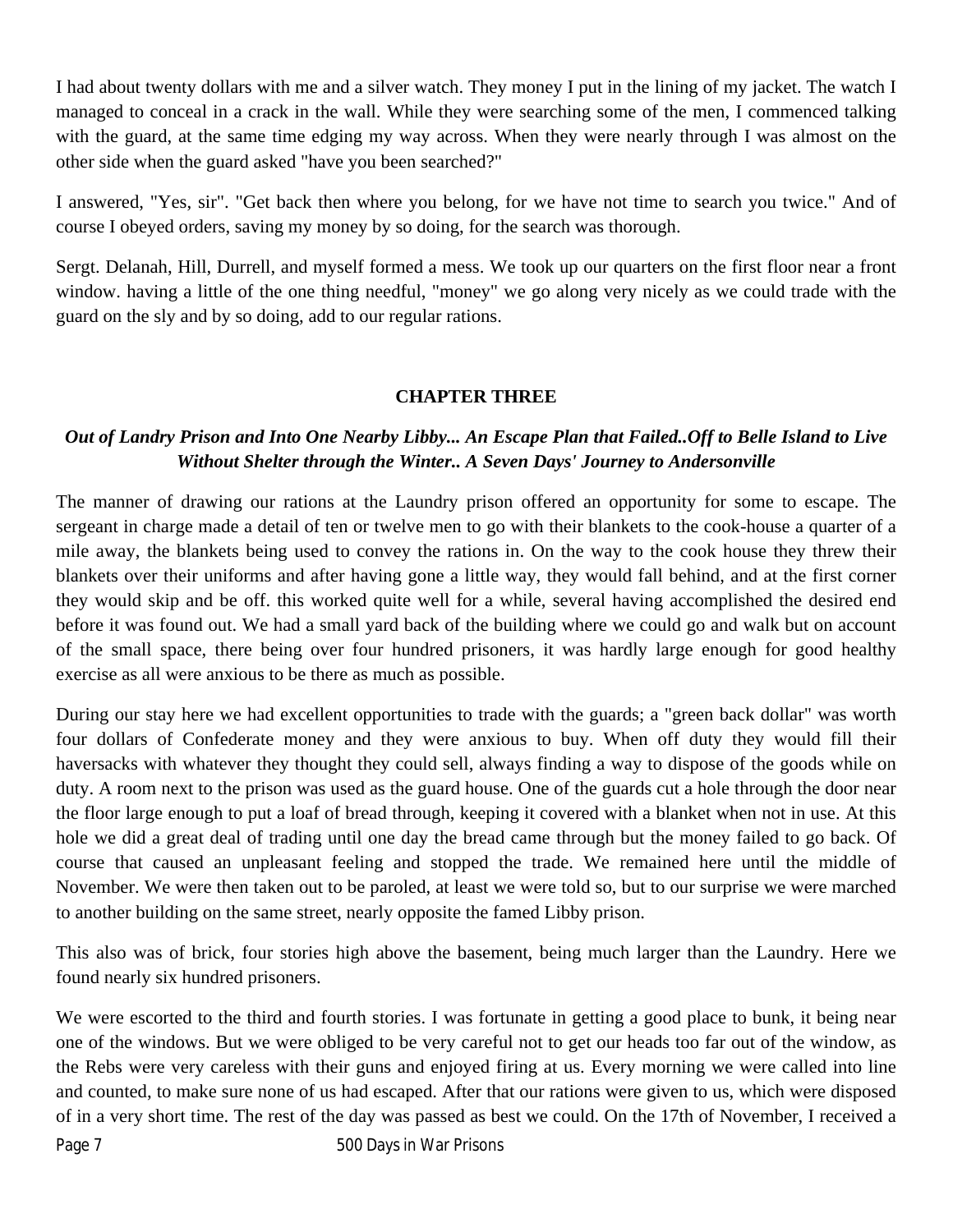letter from home. It was the first and last during my imprisonment. The night before Christmas nearly all the guards (except those on duty) were off in the city. It was proposed we make a break, capture our guard, release the officers in Libby, and other prisoners in the city of whom there were several hundred.

We formed into line at midnight and remained for over an hour but for some reason (that was not explained) did not try. I came to the conclusion that no one wanted to take the responsibility but have always thought that had we tried, we would have come out victorious.

Several of our regiment were sick at this time and Sergt. Barrows of Troop E died.

January 1st, 1864 after a sojourn of three months without going outside the door we again took up our line of march, it being this time to Belle Isle. Here were about four thousand of our boys with about half enough tents for their accommodation. You can imagine our feelings when left with no shelter have been taken from a building at night in the middle of winter.

One morning I counted eleven who had frozen to death the night before and some of them were pretty near me.

As I said in the beginning, no tongue can tell the suffering that was endured especially here. Our rations grew less each day until they were so small body and soul could hardly keep together, it being no uncommon occurrence to miss a day. I think it was the most barbarous place here was. (At least I thought so then.)

The last of February some of our troops made a raid into the city. We could hear the firing and our hearts beat high with the hopes of a speedy release from that horrible place. The regular guard was taken off and in their place put old men and boys. We knew they were pretty well frightened and with our elevated ideas, we waited for what? Disappointment.

The first of March one thousand men were taken from the Island back to Richmond (on the parole business) and placed in the building we had left two months before. Here we stayed one night and the next until two o'clock in the morning when we were called up, given rations of a half a loaf of bread and all the beans we could eat. At first we were surprised at the generous rations but when we began to eat them the mystery was solved. They were sour. They did not want to throw them away so they fed them to us.

Early in the morning we started for the railroad depot and found freight cars awaiting us. Loading us in, fifty to a car with a guard of four, we started again for an exchange and many believed it, although we had been told of a large stockade built in Georgia. We crossed the long bridge at Manchester and by the direction taken, knew we were not going home. The first night we stopped in the woods near Raleigh, N.C. and were allowed to leave the cars under a strong guard so that none of us could escape.

Some of them tried but were restrained. Morning came and again we went on our way stopping at Charlotte, N.C. As night had overtaken us we were allowed the use of an open field near the railroad, our escort always on the lookout for us.

By this time greenbacks were not very plentiful, although there were some to be had. The guard anxious to get hold of them would offer 10 confederate dollars for one of them.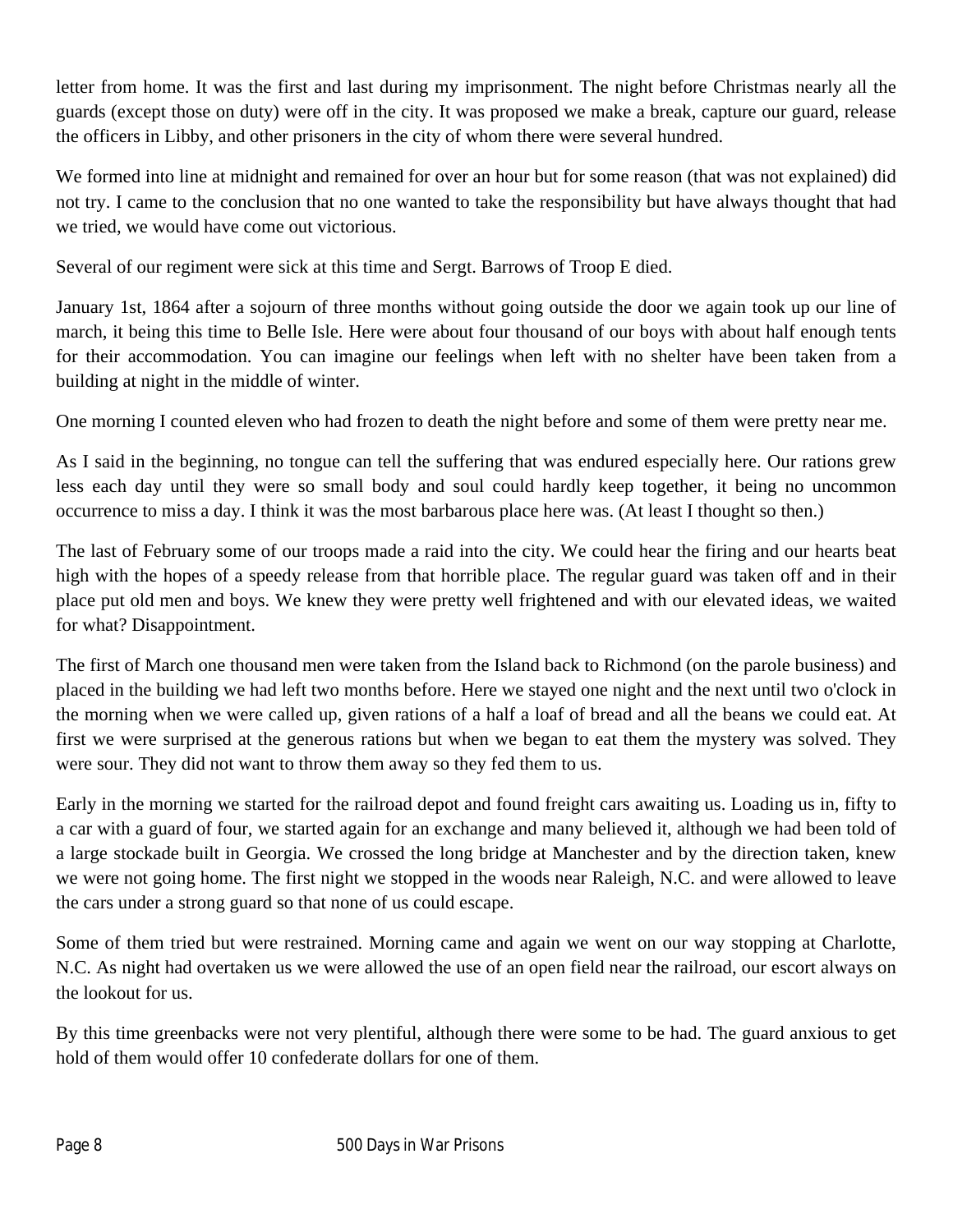One of the boys had a five dollar greenback note. Knowing how greedy they were he very nicely put a cipher on the right of the five making it a fifty. A reb soon came around and told him in a confidential manner that he would dispose of half of it.

The Reb looked at it and soon brought a friend who examined it and seeming satisfied as to its genuineness, counted out twenty-five dollars in greenbacks and two hundred and fifty in confederate money and went away. Of course many of the boys knew the joke and had considerable fun over it.

While on our journey the next day, the purchaser of the fifty dollar bill came through the train looking for the man who had sold him the note. Although extra rations were offered as an inducement, no one would tell.

Before starting in the morning three men made a break through the guard starting for the woods. The firing of the guard aroused the camp and in an instant all of us were in an uproar. Fearing we might get away an order was given for every man to lie down. One poor boy was deaf and not hearing the command remained standing, and was shot the ball going through his head and killing him instantly.

One man died through the night, so one grave did for both.

Before leaving here, an old citizen appeared with half a dozen dogs to catch the "Yanks" that had escaped but the dogs were not willing to take the track. causing the old man to get angry. The boys began to blackguard him telling him the dogs were for Niggers and not for Yankees.

Again we embarked and were soon on the road to Andersonville remaining on the train at night as they did not care to take the chance on any more escaping.

Notwithstanding their efforts to keep us, two men went to the door while the train was in motion and jumped out; the train was immediately stopped and run back but they were gone. After that they obliged us to lie down at night and the door was shut. For five days we remained on the train in this manner arriving at Andersonville after a seven days journey.

Turning us into line, our name, company, and regiment were taken.

Capt. Wirtz having taken command divided us into squads of two hundred and seventy and each squad into messes of ninety, in charge of a sergeant who received an extra ration for his labors, viz, looking after our rations.

The stockade where we were placed contained nearly eighteen acres. Through the center ran a sluggish stream on each side of which was a marsh of thirty or forty feet wide so soft and muddy that no one could live there. The stockades were built twenty feet long and set in the ground six feet. On the top were the sentry boxes so arranged that the sentinels could see all over the camp.

Twenty feet from the inside was a line of posts on top of which was nailed a strip of board.

This was the "Dead Line." Whoever crossed that live never came back alive, the guard having received orders to shoot all who thus ventured.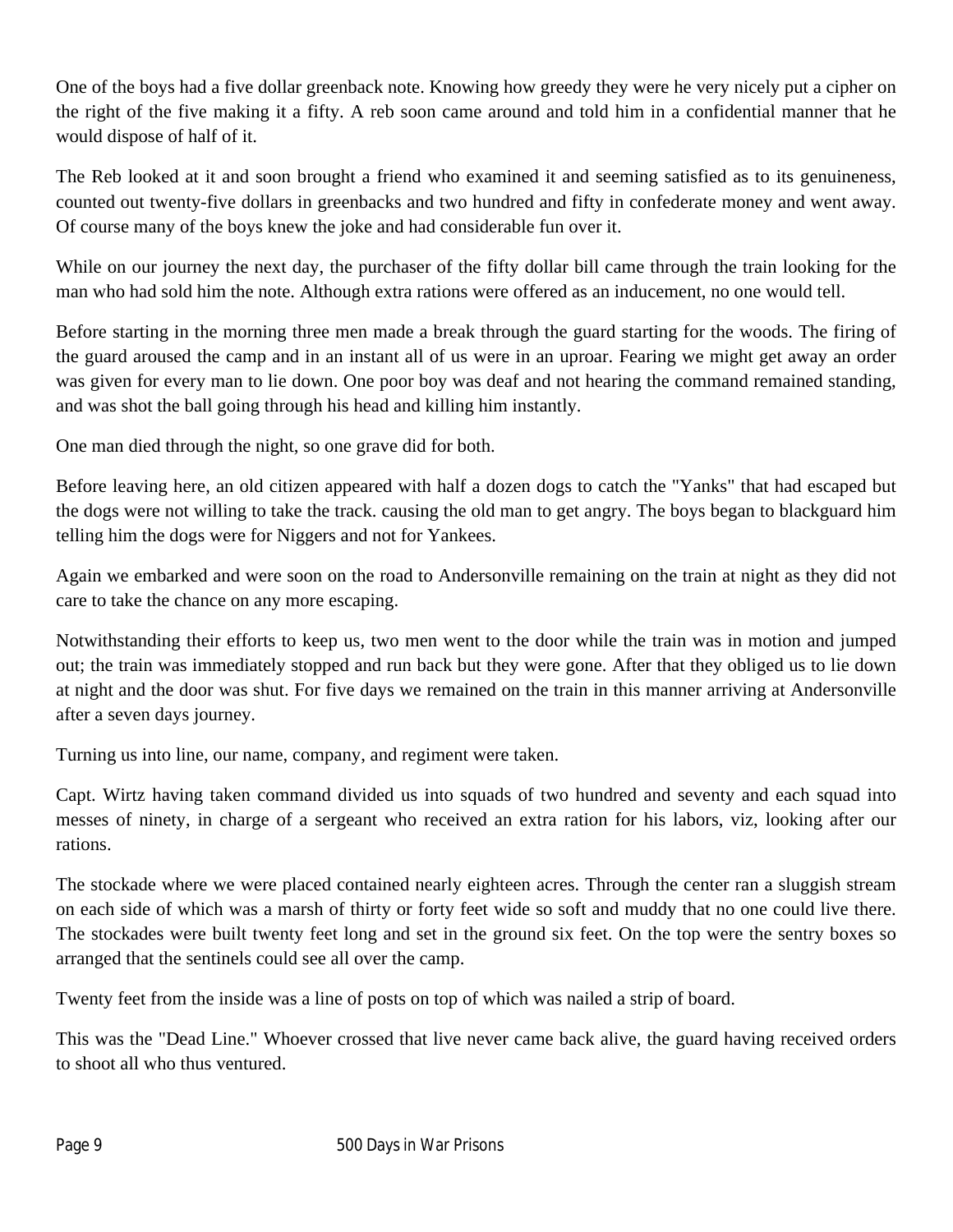At this stockade we found 2500 of our boys. Believing we were to stop a while we prepared a place for shelter. There being plenty of brush and wood we soon had quarters that would accommodate four. Our rations were raw and many of the boys were too weak to get food and cook them so it was no uncommon thing to see them sit down (after drawing a pound of meal, ground cob and all, and a small piece of meat) and eat them raw.

Nearly every day prisoners came from Belle Isle and other places--our family increasing by the first of April to about 10,000.

Our wood by this time was not so plentiful, consequently there was a detail made to go outside for it. I being one of the lucky ones.

April 17th Sergt. Peterson of Troop "D" died, and was followed a few days by Sergt. Delanah of Troop "G".

Sergt. Delanah's death was like parting with a brother. He was in good health and spirits when we left Richmond, confident we were to be exchanged. When he found the falseness of the report, his hopes tumbled to the ground; he seemed to let go of the hold he had on life and in five weeks after our arrival at Andersonville he passed on to that better land, where there are no "guards or Dead Line."

Morning and evening Durrell and myself exercised all we could by walking around the grounds, thinking it is beneficial in regard to good health. Also whenever opportunity afforded us the privilege we went outside to work for an extra ration. Oh, how glad I was at the prospect of getting outside, even to be under guard.

In the afternoon I did a little trading, cutting off the few remaining buttons on my coat, I exchanged them for beans. Returning to the stockade at night with an armful of wood, a quart of beans and some corn bread (the latter I had planned for supper) I felt good.

Hill and Durrell met me at the gate, and taking the wood and beans, soon had the beans ready for eating.

Appropriating one half for our own use, we traded the remainder among our boys for buttons. With these buttons the next day I again bought more beans, and in this way we managed to have extra rations for a while.

For six weeks it was my privilege to work outside and at the end of that time I had improved in health, being relieved of the scurvy which had a strong hold on me, and assisted my comrades so they were feeling much better.

# **CHAPTER FOUR**

# *Working as Parole Prisoners while Andersonville was Burying Dead Captives, Fifty to a Trench...Again Fooled..This time at Savannah, by the Announcement of a General Exchange...a Tunnel Escape that Failed.*

Page 10 500 Days in War Prisons I had always thought if opportunity was offered, I would make my escape but as yet I saw very little opportunity for that business, as the dogs were kept close by to prevent that sort of work. One night about the middle of July Capt. Wirtz informed us if we would give our word of honor not to try to escape he would take us out of the stockade and give us comfortable quarters near the depot. We willingly took him up on the offer.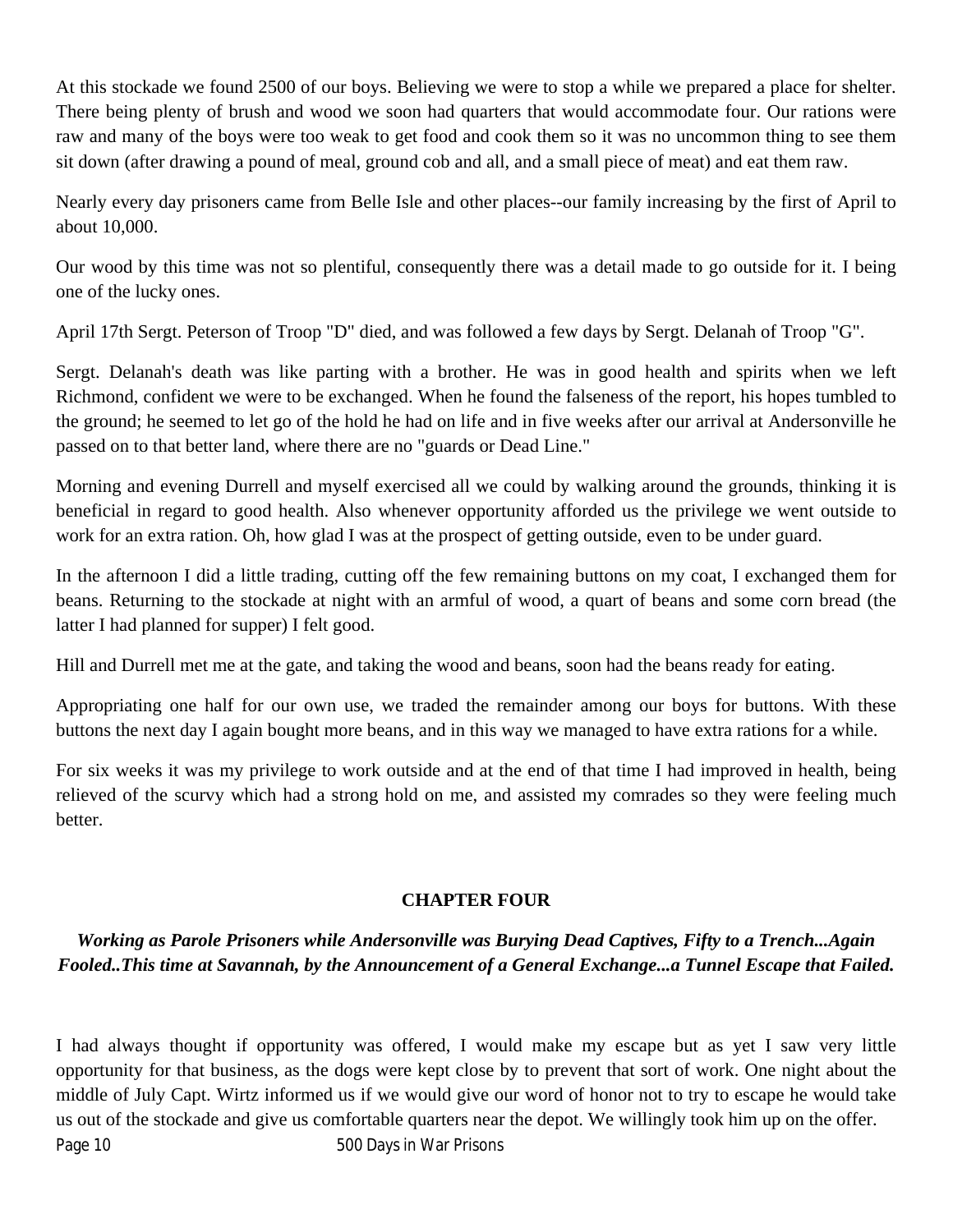Next morning bidding my friends good-bye and taking my few belongings with me I started for the gate. Forty of us were taken out here and before Sept. 1 one hundred more.

The building where we went had been used as a carpenter's shop, was two stories high, 6 feet long, and 3 feet wide. On arriving there each man was made to take a separate oath that he would not escape. The captain added, "If you do, by God, I'll hang you."

Part of us went to the burying grounds to work and the remainder to the woods to chop wood for the prisoners. The paroled prisoners were placed in charge of a Mr. Sullivan. He was before the war a citizen of Baltimore, Md. He never joined the army and I could not figure out how he came to be at Andersonville, but supposed that like many others he would rather be at the rear than the front. He was very pleasant and agreeable, trying to make us as comfortable as possible, and allowed us to build bunks filling them with straw from a stack nearby.

He also gave us permission to go a mile in any direction except toward the stockade. We also had a cook detailed to prepare our rations and make himself generally useful. In short Mr. Sullivan was a gentleman and we liked him very much.

At 7 o'clock every morning, we went out to work. Some of the time we spent in the woods and then there would be a change to the burying grounds.

The horrible sights we were compelled to gaze upon, I do not care to dwell on and will be brief. Large strong men reduced to skeletons brought out to be buried with nothing but rags to cover their nakedness and in many cases they were nude, having been relieved of all their clothing.

The cemetery was a mile from the stockade. Those who died through the night were brought to the gate, each man having pinned to him a slip of paper giving his name, company and regiment. They were then loaded into an army wagon. Sometimes there would be as many as 30 piled on top of each other and taken away for burial. There were trenches long enough to lay 50 side by side, three and a half feet deep. A pine slab was put over them and then covered with earth. At the head of each was placed a little stake bearing the number to correspond with that of the body.

When any of our regiment were brought out I took the slip from them and on my return home sent them to their friends to enable them to find their dead if they so desired.

After working three weeks Mr. Sullivan required more men and it was my privilege and pleasure to give him the names of my comrades Hill and Durrell so the next day we were all together again. H. H. Taylor of Co. I came with them.

On the sixth of September we were told there was to be a general exchange and we were to start for Savannah the next day.

Early the next morning we packed what few things we had and about noon were loaded into freight cars.

Page 11 Figure 200 Days in War Prisons With those taken from the stockade we numbered about 1000. We were told to ride inside or out as we pleased and only a small guard went with us. As the same story had been told all of us, also that boats were waiting at Savannah, we did not try to escape but preferred to ride into our own lines. Arriving at Savannah we failed to see the boats but saw instead a regiment of rebs who escorted us through the city to a small stockade telling us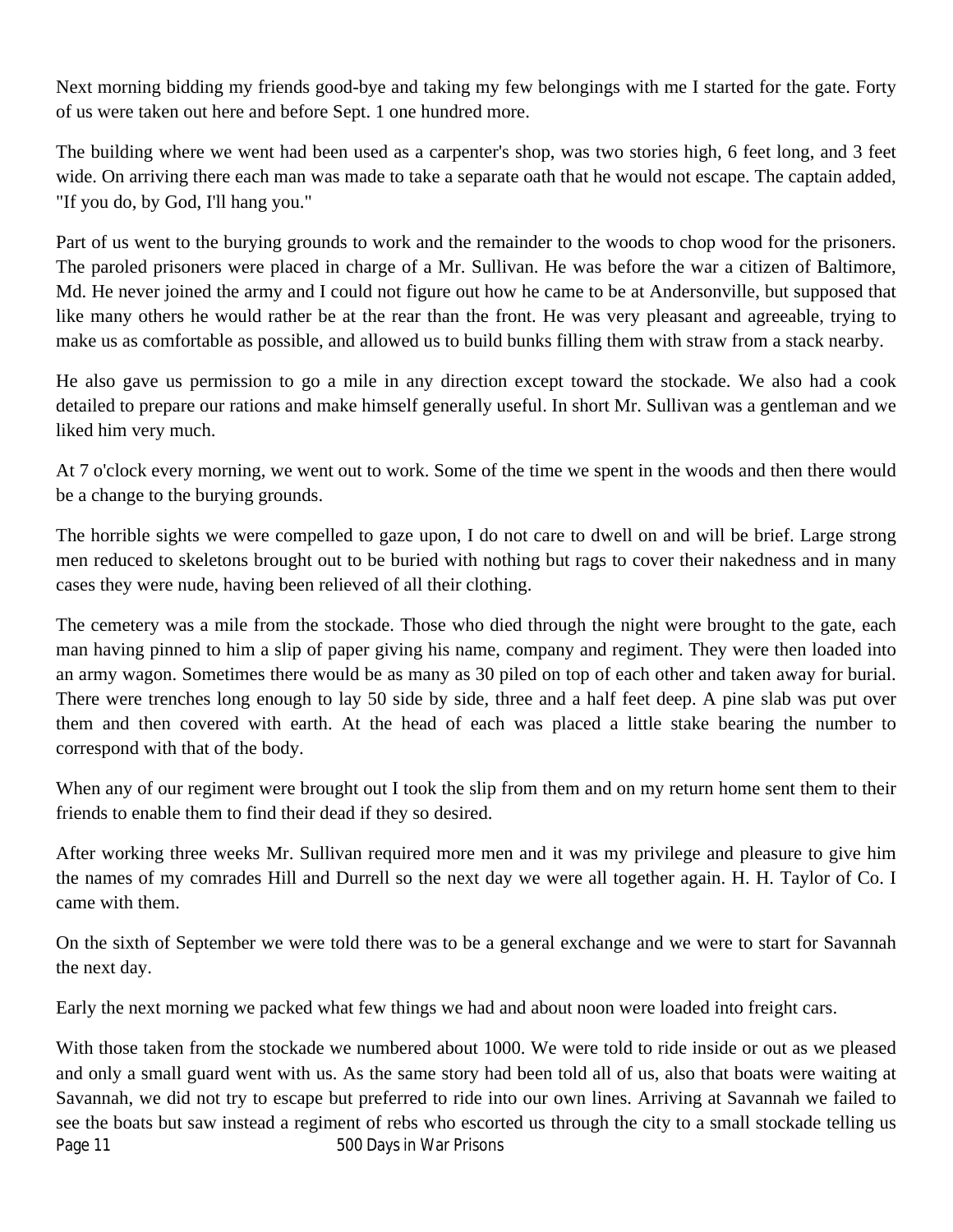"the boats had not yet arrived." Our disappointment was great at finding out that we had been fooled for the sake of saving a strong guard, they knowing the thoughts of our home would keep us.

The prison here was in charge of Lieut. Davis, a very rough and profane man, yet notwithstanding all that, he was much better than Capt. Wirtz. If a man made his escape and was caught he was put back and told to try again. Wirtz would put them back with a ball and chain.

It was here that I had my first experience in tunnel business. Half a dozen of us got disgusted and thought we could dig out. We commenced in an old well as near the stockade as we could get. After several nights, thinking we had burrowed far enough to escape we were just ready to open it. They night was just what we wanted, dark and rainy. At midnight we entered the well one at a time, I being the fourth. The first was to open the hole and get off as soon as possible and the rest to follow suit. The three in front of me passed and it was then my turn. I need not tell you how surprised I was as I left the hole to have a Reb rise up in front of me and command me to halt. You can imagine my feelings. The comrades who had proceeded me stood a few feet away under guard.

The remaining two got wind of what was happening and returned to camp. That was my only attempt at tunneling.

We remained here five weeks, then started by rail to a place called Blackshore, near the Florida line. We camped in the woods three days, surrounded by a strong guard.

Again we went to Savannah and from there to Millen. Here we found another stockade after the style of Andersonville, though not so large. Each day our number increased until we numbered some six thousand.

In one corner of the camp they established a hospital. Their supply of medicine being quite small, a man sick would receive nearly as good care in his own quarters as in that establishment. I had the honor of being detailed for duty there for which I drew an extra ration, always sharing with my friends, Hill and Durrell.

The day soon came when an exchange of the sick was to be made. They took about six hundred of the worst cases and sent them off. I got in with the rest and managed to get outside of the gate when a doctor came along and said, "I guess there are those who are in worse shape than you. You go on back and stay a while longer." I told him I had waited over a year and did not want to wait any longer, but alas it was no go for I was compelled to go back. That morning Sergt. Sweating borrowed my cup to cook his meal in. He being one of the lucky number to be exchanged, forgot to return it. After arriving home the first thing he said when he saw me was, "I did not have time to return your cup."

By the 15th of November we were again under marching orders (the parole business again) although we placed no confidence in what they said. The first night out quite a number jumped from the train and were probably picked up by Sherman as were afterwards informed he was less than a day's march behind us.

Had we only known at that time it would have been impossible to keep us.

## **CHAPTER FIVE**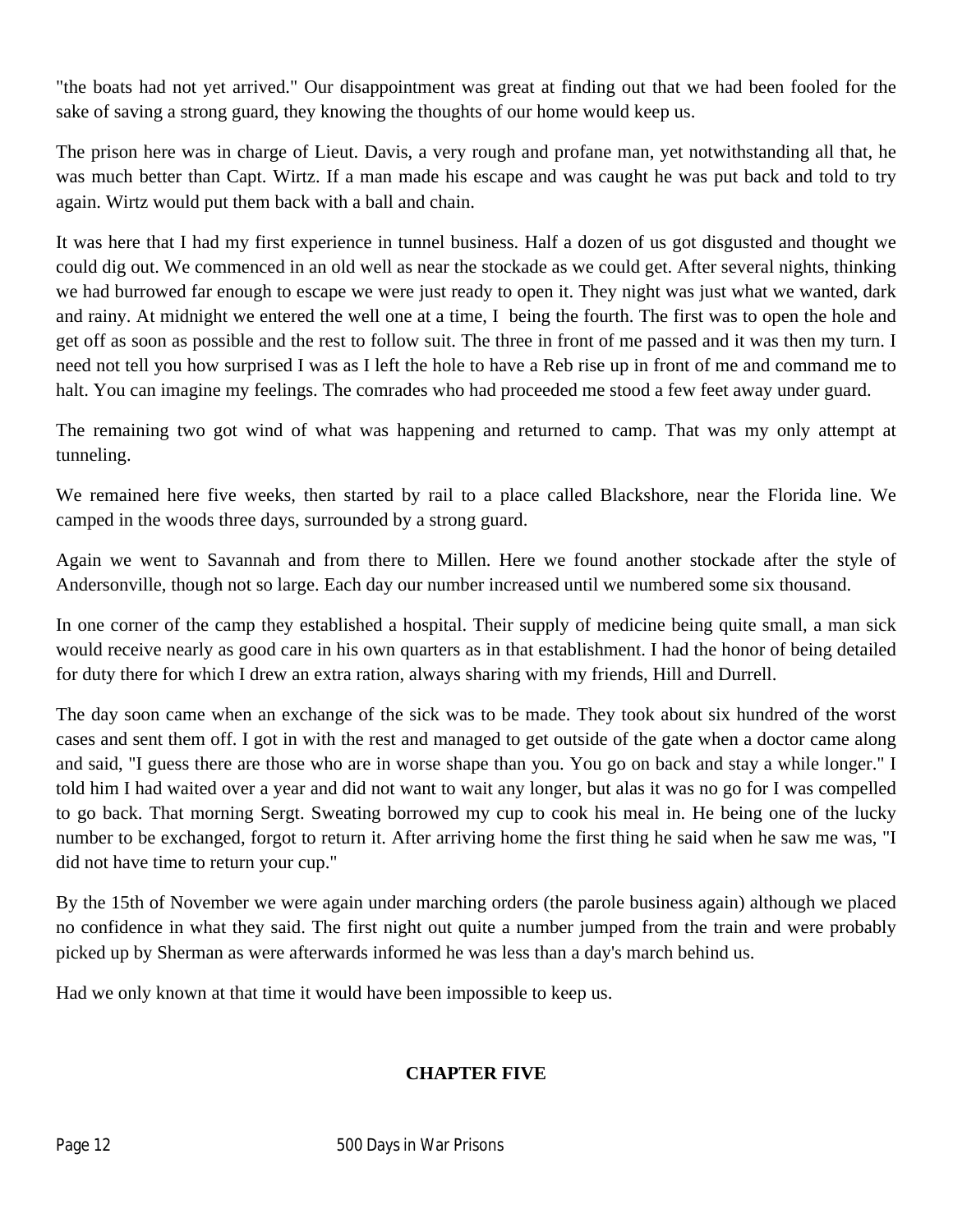# *With 15,000 Prisoners at Florence, S.C....Three Weeks' Illness with Swamp Fever... the Parole Journey to Goldsboro, where Freedom waited for the Four that Survived out of the Forty-two in the Captured Rhode Island Group*

From Millen we went to Savannah remaining there two days and from there to Charleston. After a stay of two or three days, we pushed on to Florence, S.C. There has been very little said in regard to the prison there by those who have written upon the subject but in my opinion it was fully as bad as Andersonville, it being about half as large with 15,000 prisoners.

Shortly after my arrival they commenced paroling the sick. I tried my level best to be sick but it was of no use. My two comrades Hill and Durrell were more successful. They were in luck. After watching them depart I returned to my quarters feeling pretty blue. We had been together through 14 months thick and thin and now I was left alone. It would not do to get discouraged for that was the first step to the graveyard so I found new friends, related my story, after which they invited me to share their tent with them (as they only numbered three and had room for one more having an "A" tent.) At this place messes were divided into sections of one thousand. A sergeant having charge of the rations received an extra share for his labor. It was my fortune to have charge of one mess getting my extra share therefore. One other of our quartet was on police duty he also receiving an extra share so we four receiving six rations got along nicely.

Nearly every day a rebel officer came into our camp to get me to take the oath and join the Confederate army. I am sorry to say they got quite a number of recruits that way.

The first of January I was taken sick with what was called "swamp fever" it being my first sickness since I was taken prisoner. For three weeks I was out of my head most of the time.

My comrades would not allow me to be taken to the hospital knowing very well I would never leave it alive but cared for me to the best of their ability (there being no medicine to give) in my tent.

I had been there but a few days when we were ordered to pack up again. I had made up my mind if I ever had a chance to move again I should try my luck in escaping but owing to my week condition I was fearful of the risk. We were taken to Wilmington, N.C. remaining in an open field two or three days when we at last heard the joyful sounds of the firing of our troops down the river. All at once there was great excitement among the guards. We were at once started on the road as quickly as possible for a distance of ten miles. Here we again took passage on a freight train for Goldsboro. The reason for our sudden exit from Wilmington was that our troops had taken the city but they arrived too late for us. At Goldsboro we tarried three days drawing one day's rations.

February 26, 1865, 16 months and 14 days from the time I was taken prisoner we were called into line again and told we were to be paroled. Could it be possible? Had the joyful day at last dawned? We were in doubt. But at last they had told us the truth. After each man had written his name, company and regiment in a book prepared for that purpose, we again took passage on the freight train. A few miles from Goldsboro, the train was stopped and the white flag flung to the breeze. Then we realized more than ever we were free. Such shouts as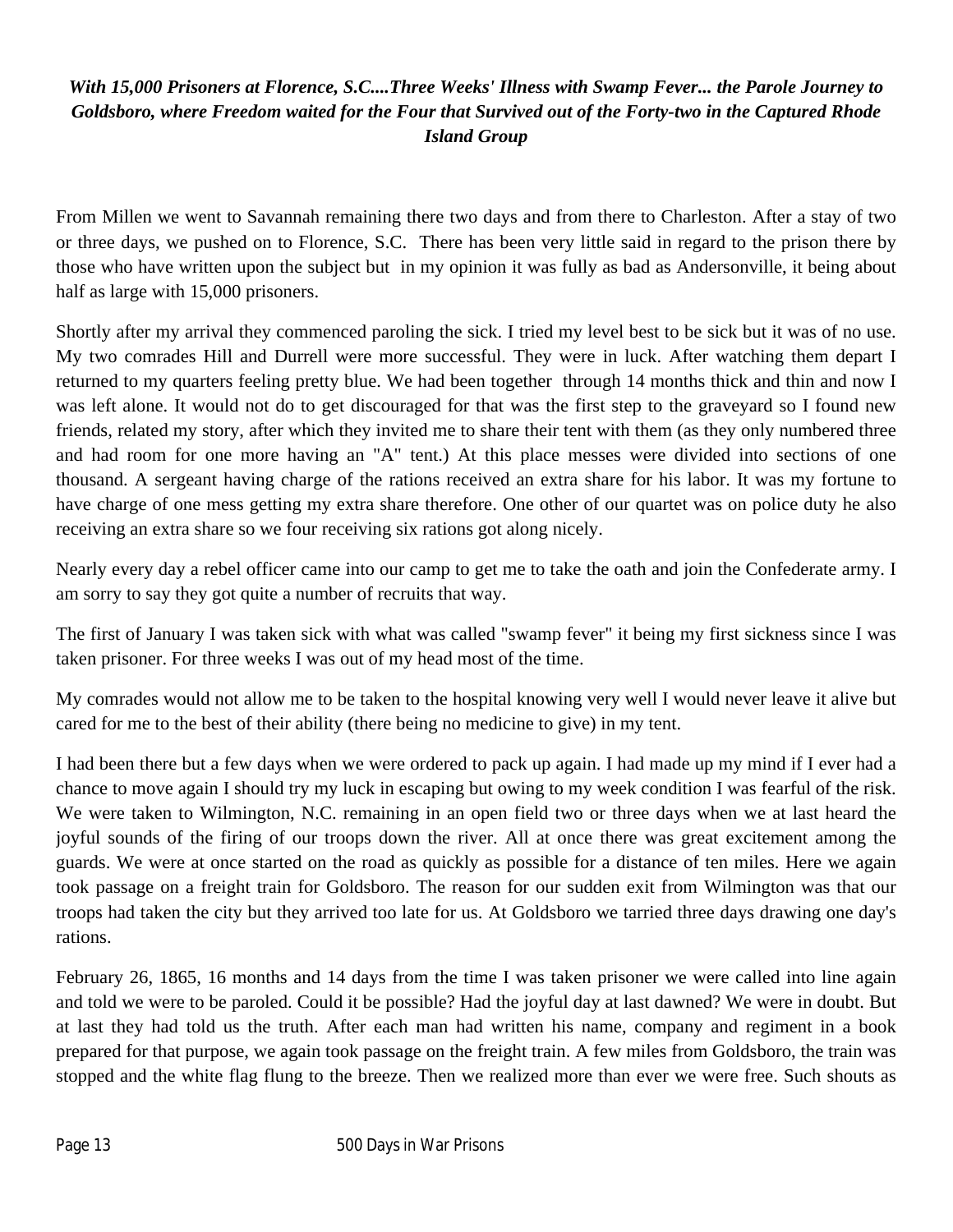went out from those poor half starved men were near heard before. Within 10 miles of Wilmington the train again stopped at a crossing in the woods and we were told to get off the train and follow the road.

The guards formed a line on each side of us as we passed from the train. Immediately after passing the guard the men commenced running, throwing their hats, cups and everything we had in all directions. We had gone but a short distance when we saw on the other side of the river the Boys in Blue. Across the river were stars and stripes and on each side was a colored regiment with a band to greet us. We did not stand for ceremony but passed to the other side thinking we were not safe until we had crossed the river. Undoubtedly those who awaited us thought we were children--some laughed, some cried, others joining in halloas and songs until they were hoarse, so full of joy were they that they were in God's country.

The first ration we received was whiskey and we all imbibed. Then came good old hard tack, salt horse and coffee. And it was good too. Then those who were able to, walked to Wilmington. The others went by cars and were quartered in the hospital.

March 3rd all who were able started for Annapolis, Md., arriving there the 5th. After remaining there three weeks I received my transportation papers and arrived at "Home Sweet Home" on March 25th.

April 1st, 1865, after having been a prisoner for five hundred days I was mustered out of service, serving nearly four months after my enlistment had expired. Of the forty-two who were taken prisoners at the same time I was, thirty-seven of them lie in southern cemeteries. At least I never had been able to find but four besides myself who came home.

They were W.W. Durrell of Newmarket, N.H., L. Hill of Dover, N.H., H.H. Taylor of Chelsea Vt. and James Cavanaugh of Cumberland, R.I.

When I left Andersonville, Sept. 7th, there were but four of our regiment that I knew of left there. They were George West of Troop A, J. Milligan of Troop A, Robert Leach of Troop F and George Clark of Troop H.

What became of them I do not know but suppose they are with their comrades on the following list in their last resting places.

Andrew Duffy of Troop D lived to get into our lines at Wilmington and was taken to a hospital. As he never came home I suppose he died there.

The number of dead per month at Andersonville, from my arrival, March 11, to the time of my departure, Sept. 7th were as follows:

Page 14 **Figure 14** 500 Days in War Prisons March 278, April 544, May 699, June 1291, July 1733, August 2990, Sept. 1 to 6 516, making a total of 8051 in six months. One day in August 130 were buried, who had died within 24 hours. This was the largest number that died in any one day. Could the relatives or friends of our dead comrades have seen them as they were brought out to be deposited in the cemetery, they would have imprinted on their minds a sign that time or trouble never could efface. And they would have prayed fervently for the speedy arrival of that important event which was finally consummated by the fall of Richmond and the ending of the war, which for cruelty, exceeded anything in modern history and was excelled by few nations in ancient history.